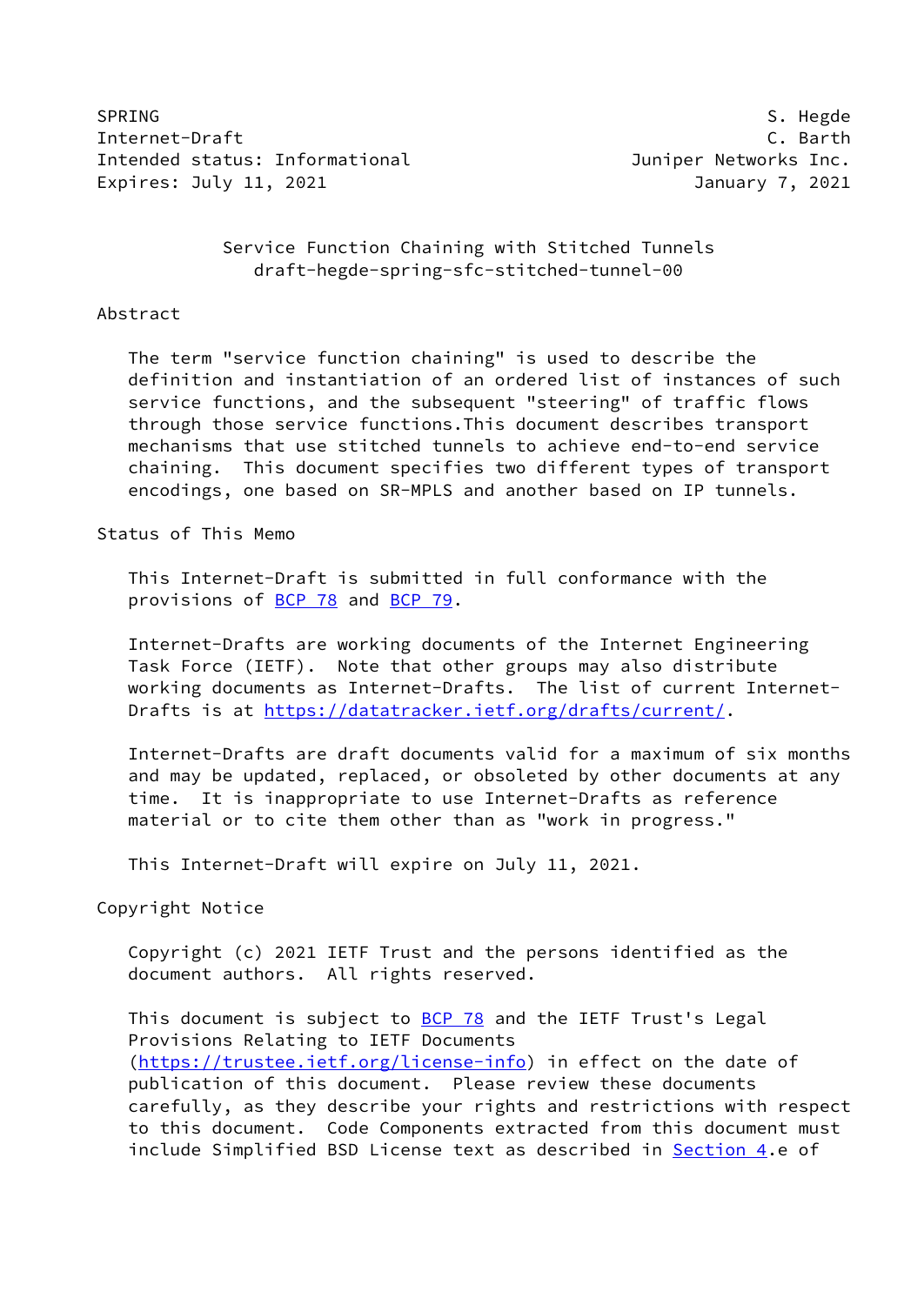<span id="page-1-1"></span>Internet-Draft Service Chaining with Stitched Tunnels January 2021

 the Trust Legal Provisions and are provided without warranty as described in the Simplified BSD License.

Table of Contents

|    |                                | $\overline{\phantom{0}}^2$ |
|----|--------------------------------|----------------------------|
| 2. |                                | $\overline{2}$             |
| 3. | Concept of Stitched Tunnel     | $\overline{\mathbf{3}}$    |
| 4. |                                | 6                          |
|    |                                | 6                          |
| 6. |                                |                            |
| 7. |                                |                            |
| 8. |                                | $\sqrt{7}$                 |
| 9. |                                |                            |
|    |                                |                            |
|    |                                | $\mathbf{Z}$               |
|    | 11.1. Normative References     | $\mathbf{Z}$               |
|    | 11.2. Informative References 7 |                            |
|    | Authors' Addresses             | 8                          |
|    |                                |                            |

#### <span id="page-1-0"></span>[1](#page-1-0). Introduction

 Service function chaining requires an ordered set of service functions to be executed on the traffic. The set of service functions could be virtualized functions or physical appliance based functions or in some cases a mix of both. Traffic needs to be steered to the set of service functions in an ordered manner. Based on the the type of traffic, the order of the service functions and the type of service functions that need to be executed may differ. Service functions may not be aware of the transport encodings and hence the transport encodings may have to be removed before passing the packet(s) to the service functions.

Section [Section 3](#page-2-0) describes basic concepts of using stitched tunnels to steer the traffic through the service functions. Section [Section 4](#page-5-0) describes the transport encodings using SR-MPLS based tunnels [[RFC8402](https://datatracker.ietf.org/doc/pdf/rfc8402)]. Section [Section 5](#page-6-0) describes the transport encodings using IP Tunnels [[I-D.saad-teas-rsvpte-ip-tunnels\]](#page-6-4).

This document uses terminology defined in [[RFC7665](https://datatracker.ietf.org/doc/pdf/rfc7665)].

<span id="page-1-2"></span>[2](#page-1-2). Terminology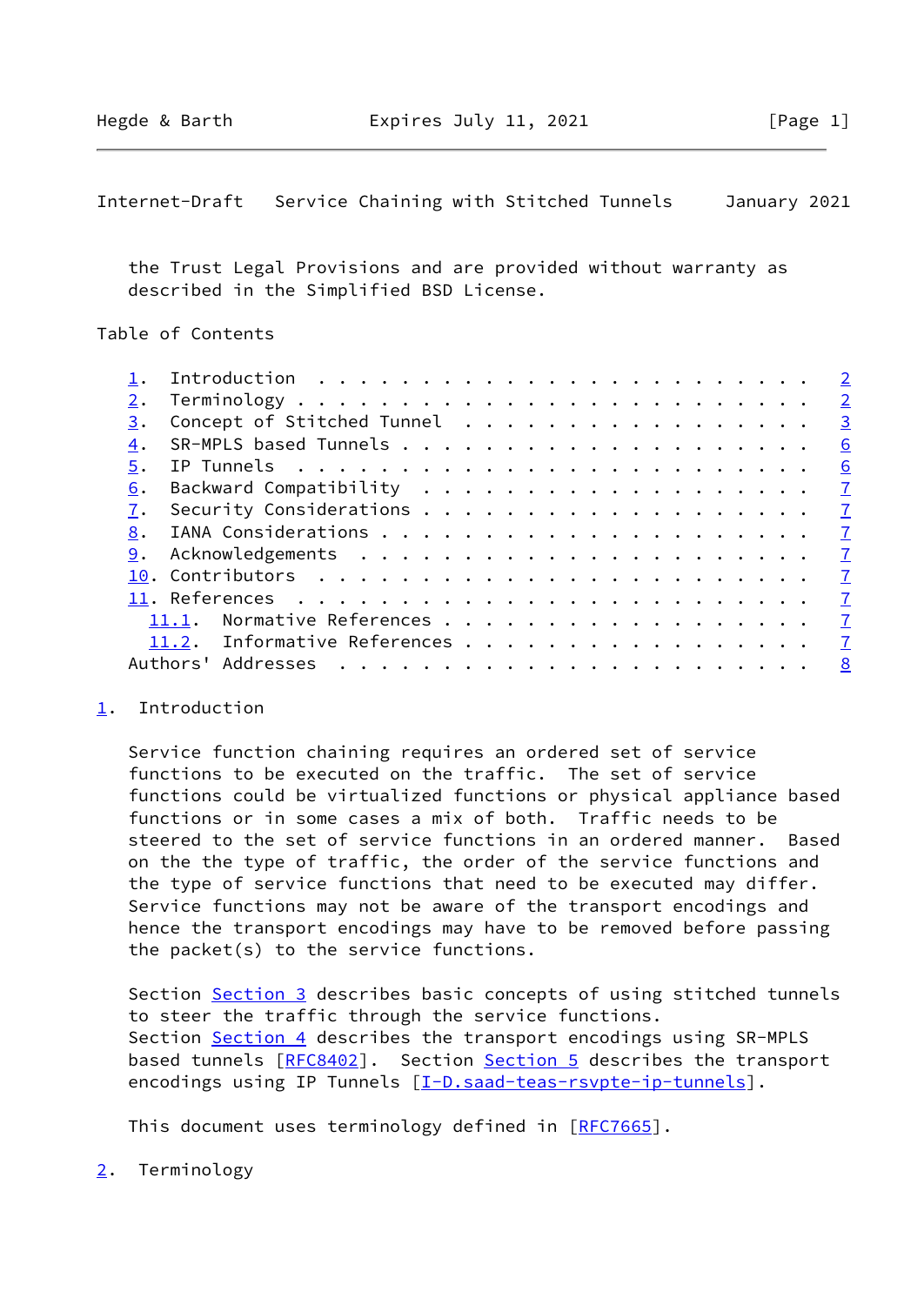Hegde & Barth **Expires July 11, 2021** [Page 2]

<span id="page-2-1"></span>Internet-Draft Service Chaining with Stitched Tunnels January 2021

This document uses the following terminology

 o Service Function Orchestrator (SFO): Service Function Orchestrator is responsible for defining the Service Function Chains and the traffic types where the particular service function chains are applicable. SFO is also responsible for making all the required configurations to realize the Service Chain.

## Figure 1: Terminology

<span id="page-2-0"></span>[3](#page-2-0). Concept of Stitched Tunnel

 Consider a data center environment with virtualized service functions as shown in (See Figure 2). DCGW1 and DCGW2 are Data center Gateway devices that connect the data center to the WAN. SP1 and SP2 are spine devices. TOR1, TOR2 and TOR3 are Top-Of-the-Rack switches that connect to the servers. a1,b1, c1 etc are VLAN interfaces that connect to the servers. A1, B1, C1 etc are the service function instances deployed in the servers.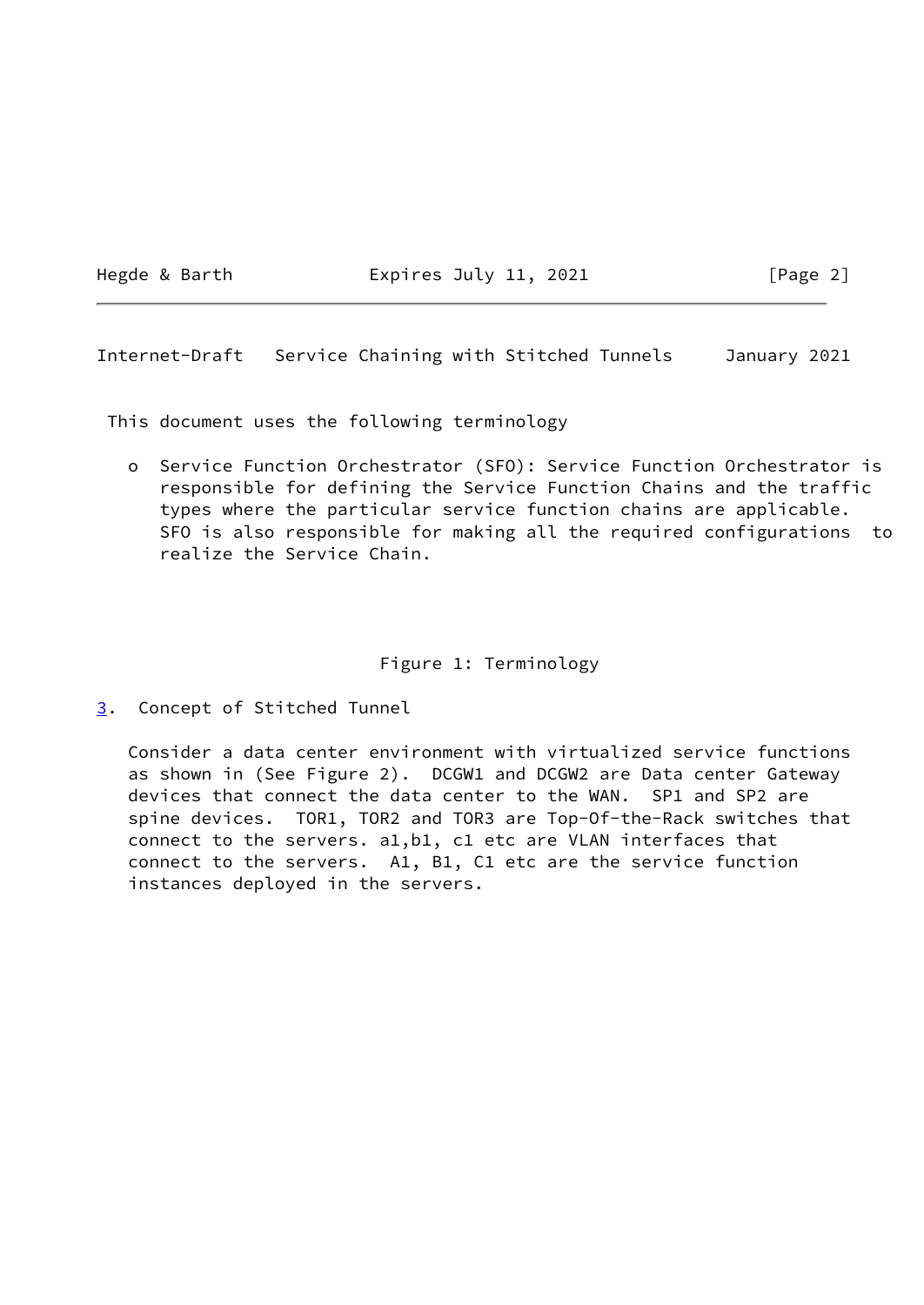Hegde & Barth **Expires July 11, 2021** [Page 3]

## Internet-Draft Service Chaining with Stitched Tunnels January 2021

 +------------------------------------------------------------+ | +------+ +------+ | | | DCGW1| | DCGW2| | | +------+ +------+ | | | | | | +-----+ +-----+ | | | SP1 |----+ +---------| SP2 | | | +-----+ | | +-----+ | | | | | | | | | | +--------+ | | | | +--------+ | | | +--------|------|-|-----------+ | | +------|-|--------------------+ | | | | | | | | | | +------+ +------+ +------+ | | | TOR1 | | TOR2 | | TOR3 | | | +------+ +------+ +------+ |  $\mathcal{N} \parallel \mathcal{N}$  / | \  $\mathcal{N} \parallel \mathcal{N}$  / | \  $\mathcal{N} \parallel \mathcal{N}$  $\begin{array}{ccc} 7 & 1 & 1 \\ 1 & 1 & 1 \\ 2 & 1 & 1 \end{array}$  a2 b2 c2 a3 b3 c3 | +---------+ +----------+ +----------+ | | A1 B1 C1| | A2 B2 C2 | | A3 B3 C3 | | +---------+ +----------+ +----------+ | | | +------------------------------------------------------------+

# Figure 2: Virtualized Service Functions

 Let us assume certain traffic that originates at A1 and destined to Z (destination attached to remote WAN device not shown in the diagram),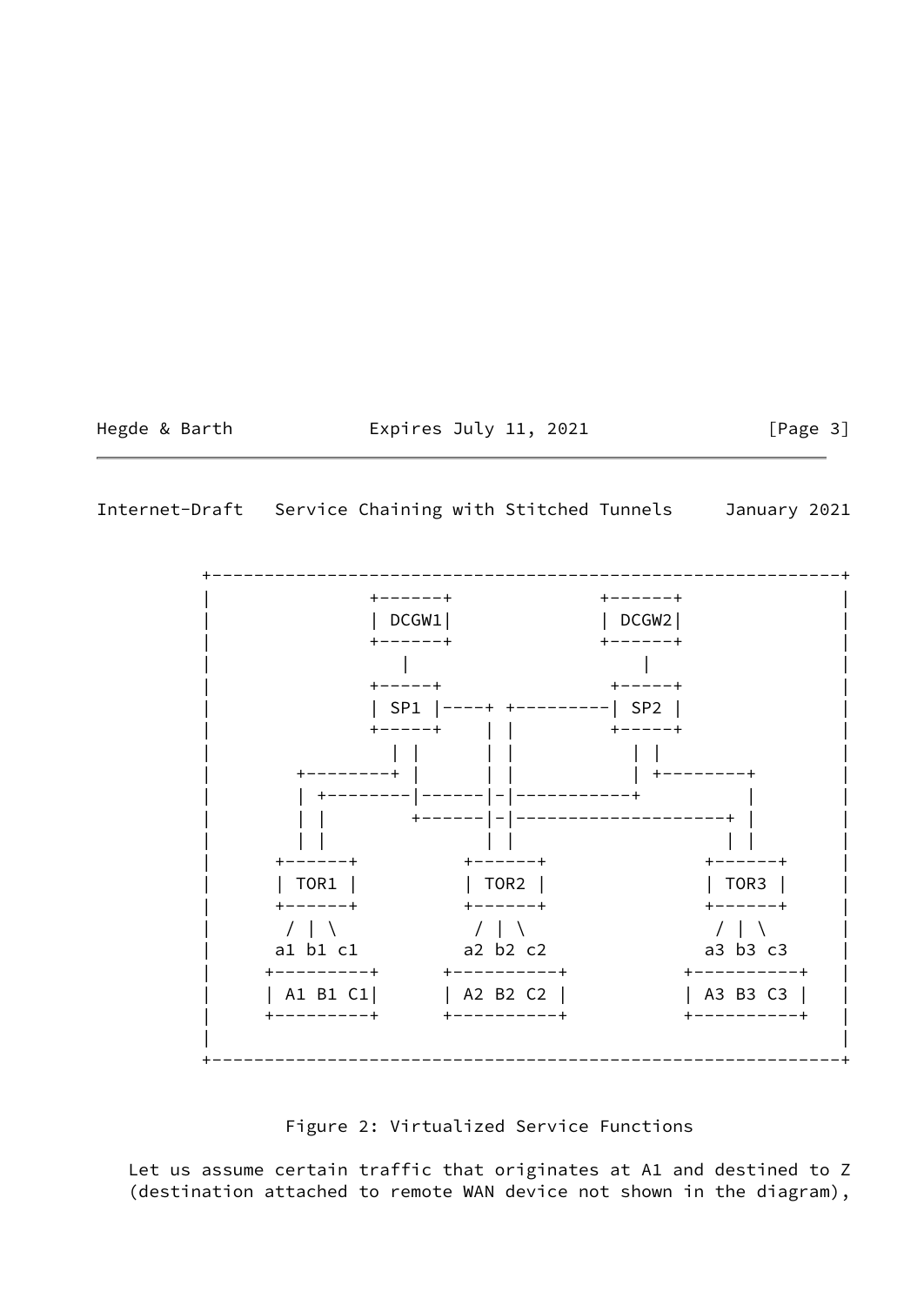needs to visit service functions deployed at A2 and A3. Traffic that originates at B1 and destined to Z needs to visit service functions B2 and B3. The stepwise procedures described below provide the basic constructs involved in creating a stitched tunnel solution for steering traffic through the service functions.

 Building Tunnels: The traffic that originates at A1 and destined to Z needs to visit A2 and A3. To achieve this, two transport tunnels are built. The first tunnel Tunnel1 from TOR1 to TOR2 exiting on a2 VLAN. As the tunnels ends at the TOR2, the transport encapsulation is removed and the original packet is passed to A2. Another tunnel Tunnel2 is built from TOR2 to TOR3 exiting on a3 VLAN.

 Similarly for the traffic originating at B1 and destined to Z, two more tunnels are built. Tunnel3 from TOR1 to TOR2 exiting on b2 VLAN and Tunnel4 TOR2 to TOR3 exiting from b3 interface

 These separate tunnels will be stitched together using traffic classification rules as described below

| Hegde & Barth | Expires July 11, 2021 | [Page 4] |
|---------------|-----------------------|----------|

Internet-Draft Service Chaining with Stitched Tunnels January 2021

 Traffic classification and steering: The traffic is classified at the TOR1 based on either 5-tuple or based on other fields in in the packet such as DSCP bits. In the above example, the traffic steering may be based on source and destination address. Traffic from source A1 and destination Z will be steered into Tunnel1. On TOR2, traffic steering policies for source A1 and destination Z will steer the traffic into Tunnel2.

 Service Function Orchestrator (SFO): SFO is responsible for deploying the service function instances. SFO builds tunnels from TOR1 to TOR2 and TOR2 to TOR3 etc as required by the service function chain. SFO is also responsible for defining the traffic steering policies and configuring them on appropriate traffic entry points. For simplicity, the example in this section shows all virtualized service functions, but the concepts equally apply to service functions deployed on physical devices or a mix of physical and virtualized service functions.

 Bidirectionality: Certain service functions require the order of service chaining to be preserved for the return traffic. In the stitched tunnel based solution, the transport encodings are completely independant and are not aware of the service functions.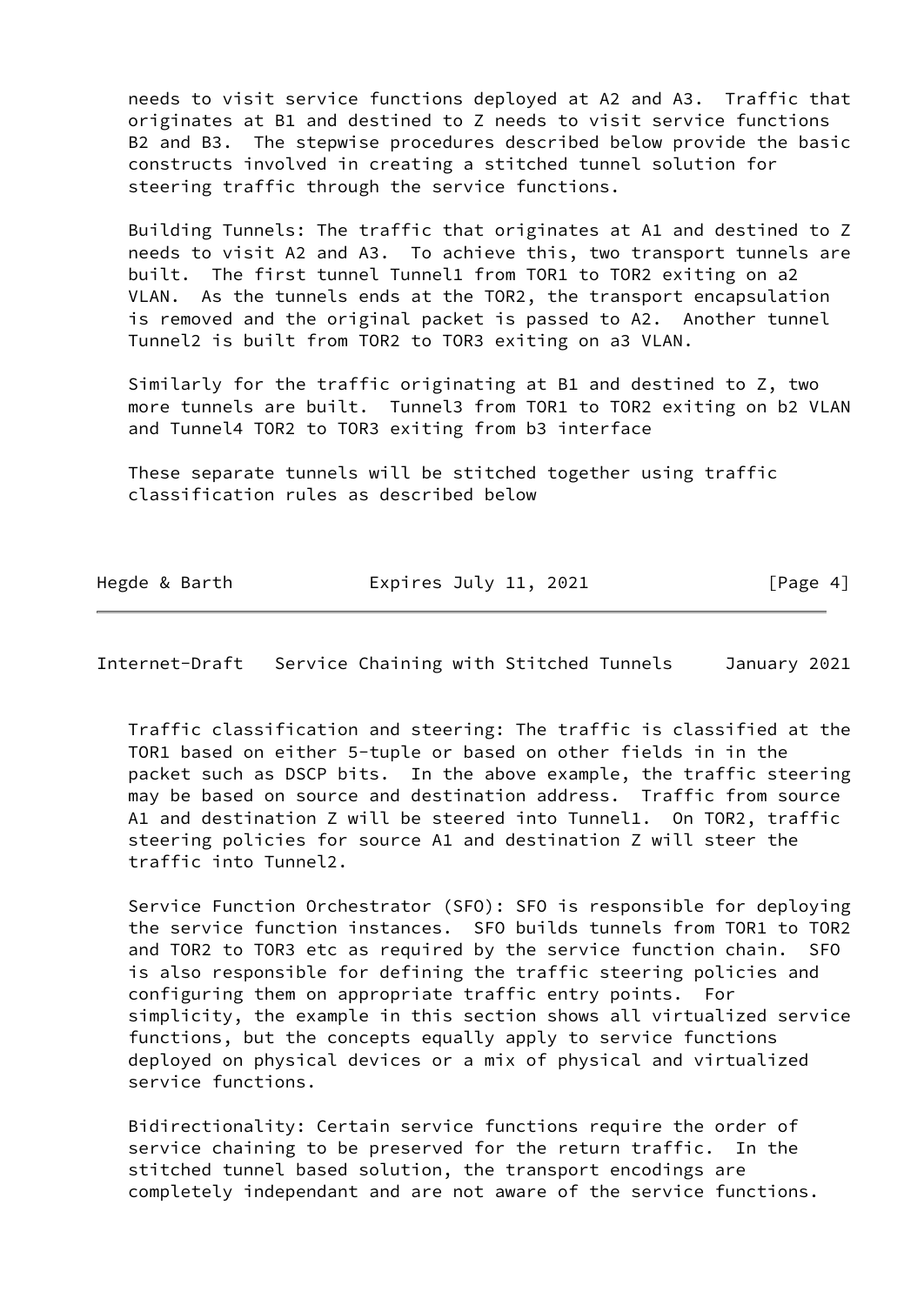The SFO should ensure the traffic steering policies on traffic entry points to ensure correct order of service functions for the reverse traffic. For example, the traffic with source Z and destination A1, should be steered to TOR3 , exiting on a3 VLAN and on TOR3, same policy should steer the traffic into a tunnel from TOR3 to TOR2 exiting from VLAN a2.

Looping service Functions: [[RFC7665\]](https://datatracker.ietf.org/doc/pdf/rfc7665) describes possibility of looping service functions that require to be applied repeatedly. In the solution based on stitched tunnels, this needs to be orchestrated by the SFO and traffic should be steered into the right tunnel to redirect to the service function that needs to be applied. For example, if the service function at A2 need to be re-applied after servicing A3, the traffic steering policy at TOR3 should steer the traffic through a tunnel from TOR3 to TOR2 existing out of VLAN a2.

 Meta data handling: The trasnport encodings in stitched tunnel solution is completely independent of meta data handling. There may be SFC encapsulations as described in [[RFC8300](https://datatracker.ietf.org/doc/pdf/rfc8300)] or other kinds of packet encapsulations. Transport encodings will see these encapsulations as if it was original packet and hand it over to the service functions.

Hegde & Barth **Expires July 11, 2021** [Page 5]

<span id="page-5-1"></span>Internet-Draft Service Chaining with Stitched Tunnels January 2021

### <span id="page-5-0"></span>[4](#page-5-0). SR-MPLS based Tunnels

Segment Routing (SR) [\[RFC8402](https://datatracker.ietf.org/doc/pdf/rfc8402)] is an architecture based on the source routing paradigm. SR can be used with an MPLS or an IPv6 data plane to steer packets through an ordered list of instructions, called segments. [[I-D.ietf-spring-segment-routing-policy](#page-7-7)] describes a mechanism to use a stack of segments to steer the traffic along the explicit path. The Tunnel1 and Tunnel2 described in [Section 3](#page-2-0) can be built using the segments. For example, the Tunnel1 may be built from TOR1->SP1->TOR2->a2. The path may be represented using Node-SID or Adj-SID as specified in [\[RFC8402](https://datatracker.ietf.org/doc/pdf/rfc8402)]. At every segment end-point, the segment will be removed and traffic will be forwarded as per the next segment. on TOR2, the segment for a2 should be an Adj-SID. In Data center networks that deploy IGPs, this could be an Adj-SID for the the passive IGP interface. When the traffic hits TOR2, the passive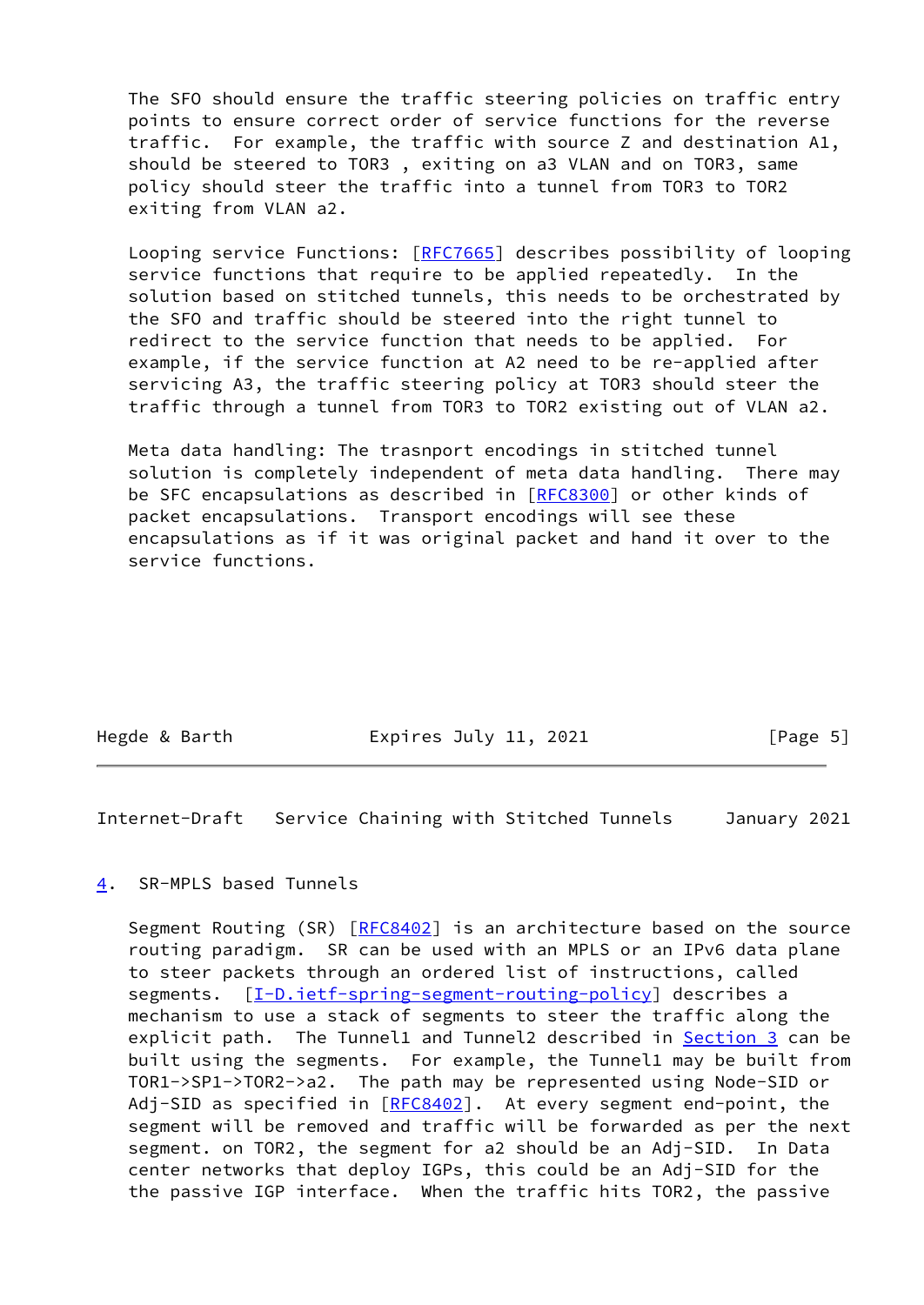Adj-SID for a2 will be removed and traffic will be sent on a2 V-LAN. As the transport encodings are completely removed from the packet before sending to the Service Function, there is no special handling required for SR-aware and SR-unaware service functions.

#### <span id="page-6-0"></span>[5](#page-6-0). IP Tunnels

<span id="page-6-4"></span> [I-D.saad-teas-rsvpte-ip-tunnels] is a solution that describes the use of RSVP (Resource Reservation Protocol) to establish Point-to- Point (P2P) Traffic Engineered IP (IP-TE) Label Switched Path (LSP) tunnel(s) for use in native IP forwarding networks. The solution introduces one or more reserved local IP prefixes, referred to as Egress Address Blocks (EABs) per egress router that are dedicated for RSVP to establish IP-TE LSP(s) tunnels. In [\[I-D.saad-teas-rsvpte-ip-tunnels](#page-6-4)], EABs are managed by the egress router. To facilitate service chaining, EAB management would be the responsibility of the SFO along with the aforementioned flow steering mentioned above. Further, in [draft-saad-teas-rsvpte-ip-tunnels](https://datatracker.ietf.org/doc/pdf/draft-saad-teas-rsvpte-ip-tunnels) RSVP is responsible for path establishment from ingress router to egress

 router for a given IP-TE tunnel. In this solution, the SFO would not only serve to calculate the explicit path of the IP-TE tunnel but also to program the per node forwarding state for each IP-TE tunnel. Extensions to the Path Computation Element Protocol (PCEP) as defined in [[I-D.ietf-teas-pce-native-ip\]](#page-7-8) and

[\[I-D.ietf-pce-pcep-extension-native-ip](#page-7-9)]could be leveraged. The Tunnel1 and Tunnel2 described in [Section 3](#page-2-0) can be built using per ToR per VLAN EAB IP-TE tunnels. For example, the Tunnel1 may be built from TOR1->SP1->TOR2->a2. The path may be represented using the EAB associated with A2 vlan a2. At every IP-TE tunnel end-point, the IP tunnel Encapsulation header will be removed and traffic will be forwarded accordingly.

<span id="page-6-2"></span>

| Hegde & Barth  | Expires July 11, 2021                  | $\lceil \text{Page } 6 \rceil$ |
|----------------|----------------------------------------|--------------------------------|
|                |                                        |                                |
| Internet-Draft | Service Chaining with Stitched Tunnels | January 2021                   |

<span id="page-6-1"></span>[6](#page-6-1). Backward Compatibility

TBD

- <span id="page-6-3"></span>[7](#page-6-3). Security Considerations
	- TBD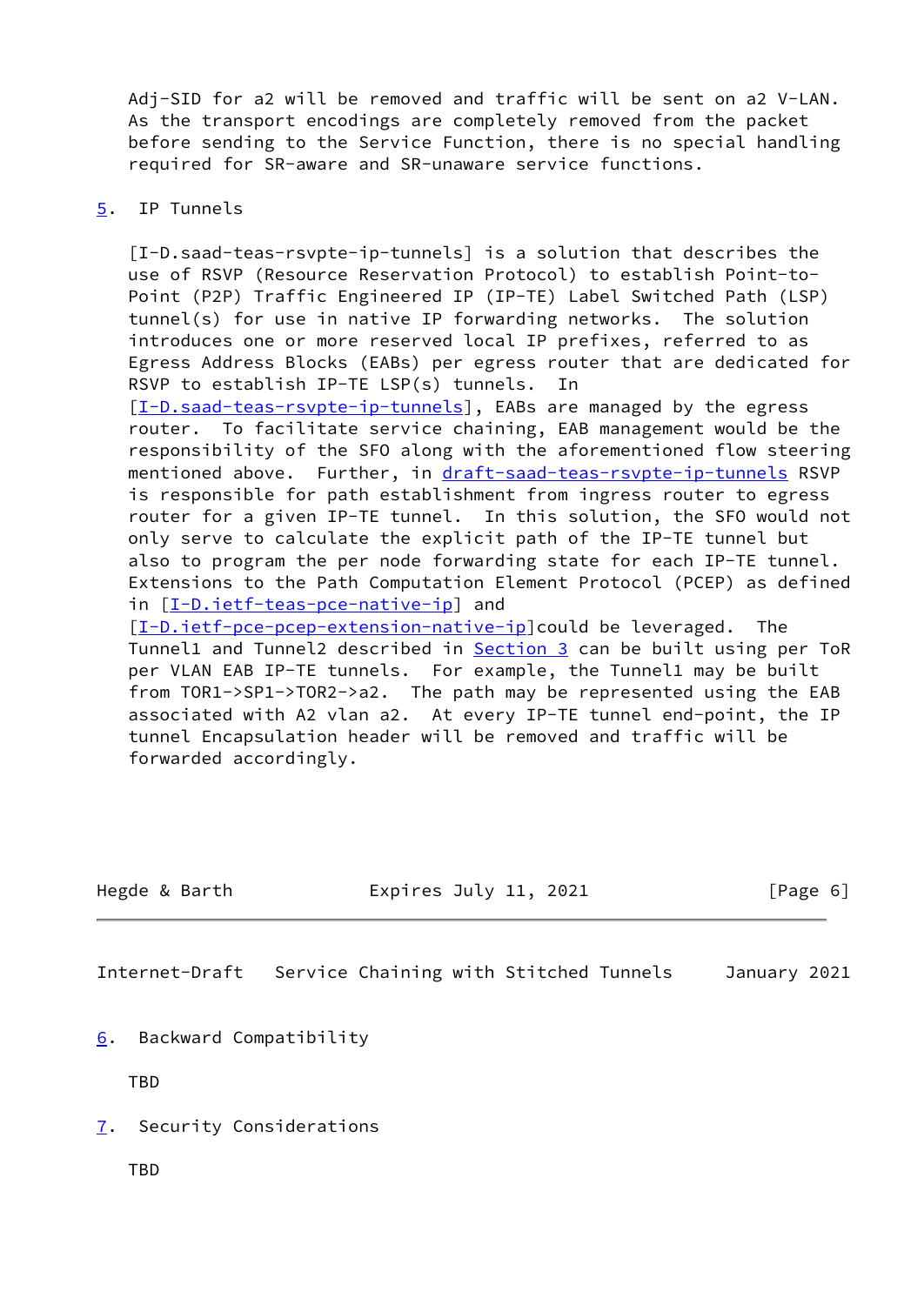<span id="page-7-0"></span>[8](#page-7-0). IANA Considerations

NA

<span id="page-7-1"></span>[9](#page-7-1). Acknowledgements

**TRD** 

- <span id="page-7-2"></span>[10.](#page-7-2) Contributors
- <span id="page-7-3"></span>[11.](#page-7-3) References
- <span id="page-7-4"></span>[11.1](#page-7-4). Normative References
	- [RFC7665] Halpern, J., Ed. and C. Pignataro, Ed., "Service Function Chaining (SFC) Architecture", [RFC 7665](https://datatracker.ietf.org/doc/pdf/rfc7665), DOI 10.17487/RFC7665, October 2015, <[https://www.rfc-editor.org/info/rfc7665>](https://www.rfc-editor.org/info/rfc7665).
	- [RFC8402] Filsfils, C., Ed., Previdi, S., Ed., Ginsberg, L., Decraene, B., Litkowski, S., and R. Shakir, "Segment Routing Architecture", [RFC 8402](https://datatracker.ietf.org/doc/pdf/rfc8402), DOI 10.17487/RFC8402, July 2018, <<https://www.rfc-editor.org/info/rfc8402>>.
- <span id="page-7-9"></span><span id="page-7-5"></span>[11.2](#page-7-5). Informative References
	- [I-D.ietf-pce-pcep-extension-native-ip]

 Wang, A., Khasanov, B., Fang, S., Tan, R., and C. Zhu, "PCEP Extension for Native IP Network", [draft-ietf-pce](https://datatracker.ietf.org/doc/pdf/draft-ietf-pce-pcep-extension-native-ip-09) [pcep-extension-native-ip-09](https://datatracker.ietf.org/doc/pdf/draft-ietf-pce-pcep-extension-native-ip-09) (work in progress), October 2020.

<span id="page-7-7"></span> [I-D.ietf-spring-segment-routing-policy] Filsfils, C., Talaulikar, K., Voyer, D., Bogdanov, A., and P. Mattes, "Segment Routing Policy Architecture", [draft](https://datatracker.ietf.org/doc/pdf/draft-ietf-spring-segment-routing-policy-09) [ietf-spring-segment-routing-policy-09](https://datatracker.ietf.org/doc/pdf/draft-ietf-spring-segment-routing-policy-09) (work in progress), November 2020.

Hegde & Barth **Expires July 11, 2021** [Page 7]

<span id="page-7-6"></span>Internet-Draft Service Chaining with Stitched Tunnels January 2021

<span id="page-7-8"></span>[I-D.ietf-teas-pce-native-ip]